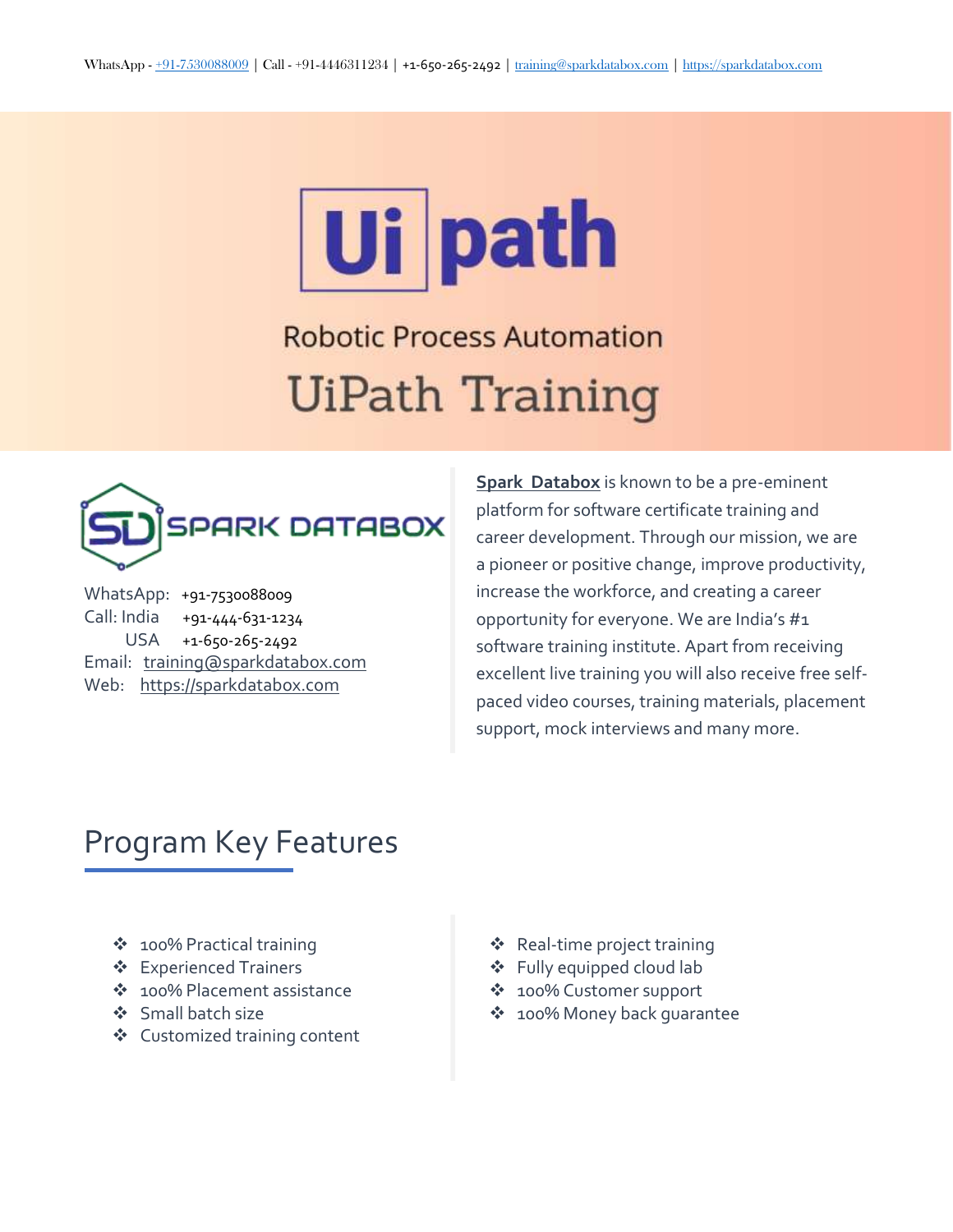# About Course:

This course points at providing the candidates with the knowledge and understanding of the concepts of **Robotic Process Automation**. Robotic Process Automation excludes the demand for human intrusion for executing monotonous, simple tasks. This course embellishes on the highlights and advantages of adopting Robotic Process Automation techniques in industries. The course covers on **UiPath**, which is an advance RPA tool. The candidates will gain a meticulous knowledge of UiPath working right from data input, manipulation and validation to reporting of conventional methods and automation with the help of complex utility cases. This will facilitate the candidates to automate real-world practices associated to multiple sectors such as Insurance Claim Processing, and Accounts Purchase Order Processing, Invoice Processing, Complaints Management, Customer Feedback Analysis, Employee Onboarding, Compliance Reporting and more.

# Contents

### **Section 1: UiPath - Introduction**

- What is RPA?
- User Interface
- Shortcuts
- UI Path Studio
- **•** Source control configuration
- How to enable Tracing?
- Creating a basic workflow
- Debugging a workflow
- List Item

# **Section 2: Workflow - Types**

- **Sequences**
- Low Charts
- State Machines

# **Section 3: Variables**

Managing Variables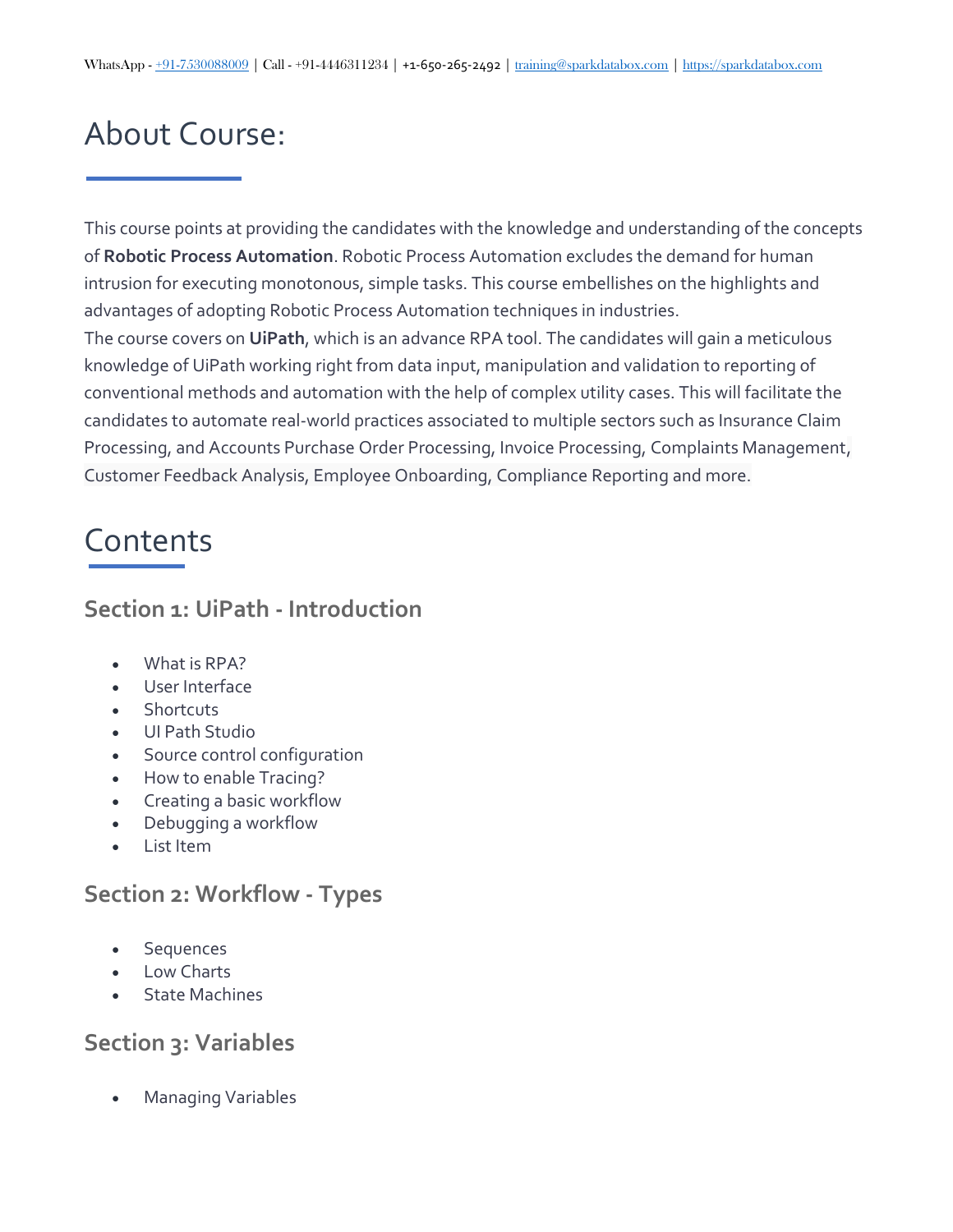- Best practices Naming
- The Variables Panel
- Types of Variables
- Generic value variables
- Text variables
- Boolean Variables
- Numeric variables
- Array Variables
- Datetime
- Data table

#### **Section 4: Arguments**

- Argument Management
- Best practices
- Arguments panel
- Using Arguments

#### **Section 5: NameSpaces**

- What is namespace?
- Importing Namespaces

#### **Section 6: Control Flow**

- About Control flow
- Control Flow Activities
- The Assign Activity
- The Delay Activity
- The Do While Activity
- The If Activity
- The Switch Activity
- The While Activity
- The For Each Activity
- The Break Activity

# **Section 7: Recording**

- What is Recording?
- Recording types
- Automatic Recording
- Example of Automatic Recording with Basic and Desktop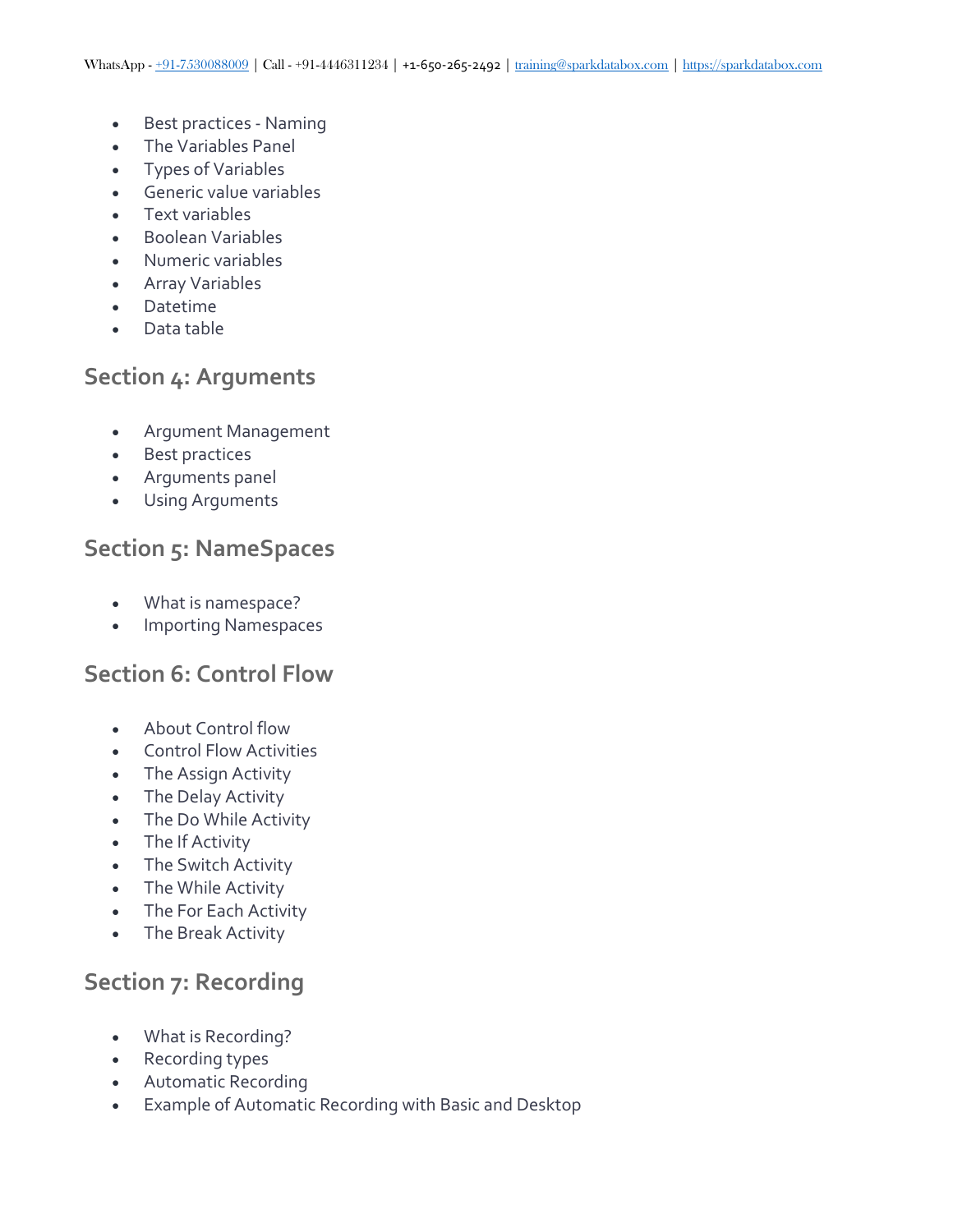- Example of Automatic Recording with Web
- Manual Recording

## **Section 8: UI Elements**

- About UI Elements
- UI Activities Properties
- Input Methods
- Example of Using Input Methods
- Output or Screen Scraping Methods
- Examples of Using Output or Screen Scraping Methods

# **Section 9: Data Scraping**

- What is Data Scraping?
- When to Scrape data?
- Examples Data Scraping

#### **Section 10: Selectors**

- What is Selectors?
- Wildcards
- Full vs partial selectors
- UiPath explorers

#### **Section 11: Image Automations**

- Image based automation
- Text based automation
- Citrix automation

#### **Section 12: Data Manipulation**

- Data Table
- Excel table
- Other data sources

#### **Section 13: Events**

- Mail
- PDF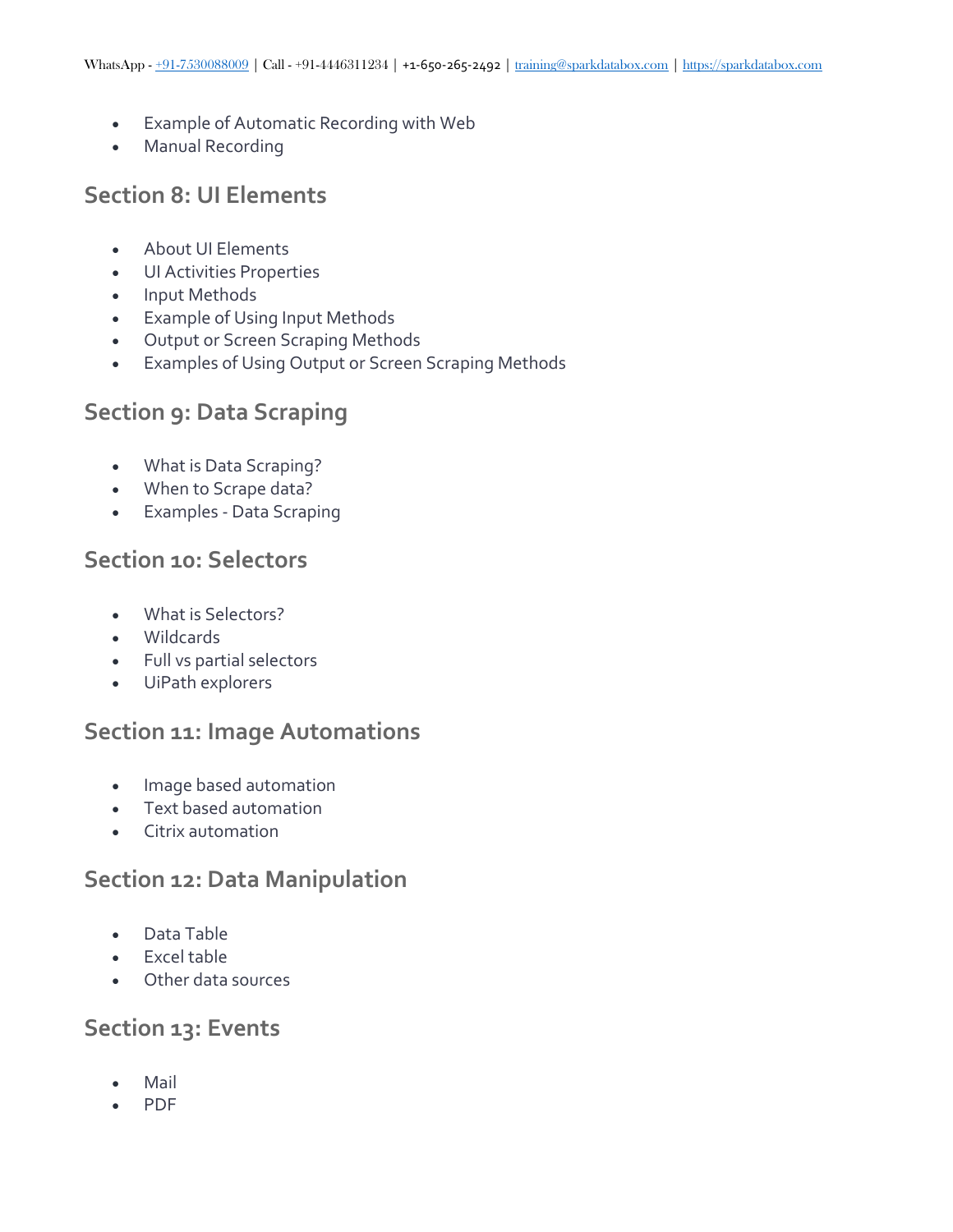Other events

#### **Section 14: Infrastructure setpup**

- Project Organization
- **Exception handling**
- Infrastructure and Administration
- Problems associated with connecting to different systems

# **Section 15: Real-time project**

- UiPath project environment setup
- Real-time UiPath project
- Project demonstration
- Expert evaluation and feedback

### **Section 16: You made it!!**

- Spark Databox UiPath certification
- Interview preparation
- Mock interviews
- Resume preparation
- Knowledge sharing with industry experts
- Counselling to guide you to a right path in UiPath career

# **You made it!!**

Post completion of UiPath Online Course, a proper orientation for placements is done. With this training from experienced trainers, as professionals, you will be equipped with different proficiencies. This is a chance to open up and widen your prospects.

- Spark Databox UiPath course certification
- Interview preparation
- Mock interviews
- Resume preparation
- Knowledge sharing with industry experts
- Counseling to guide you to a right path in UiPath development career